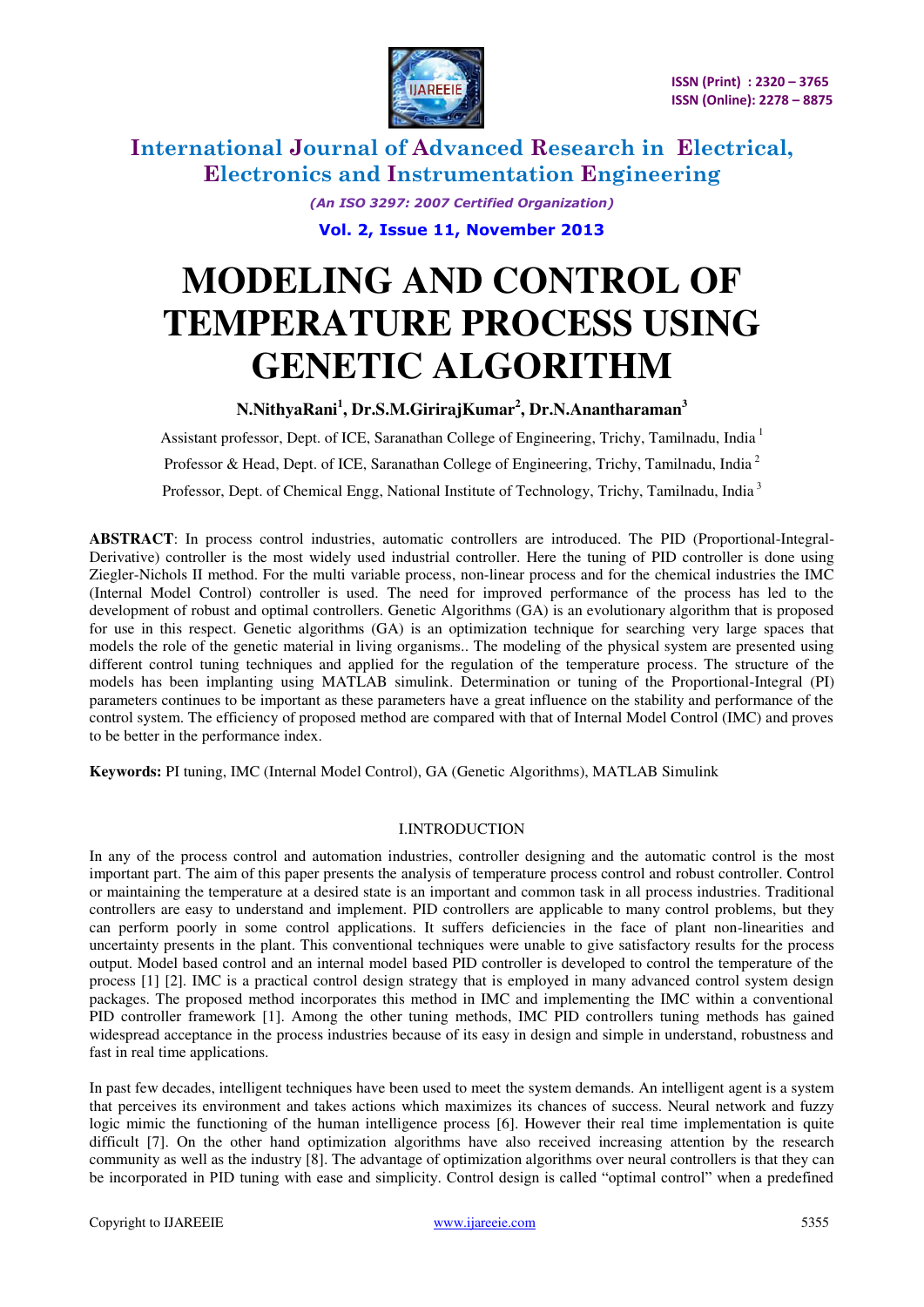

#### *(An ISO 3297: 2007 Certified Organization)*

# **Vol. 2, Issue 11, November 2013**

criterion is optimized [11].Optimality is just with respect to the criterion at hand and the real performance depends on the suitability of the chosen criterion [8].

In section 2, we have discussed in detail about the development of the mathematical model for the temperature process control. The controllers tuning results of conventional techniques are discussed in section 3. Section 4 and 5 deals with the explanation of the optimization techniques Genetic Algorithm and its implementation. The controllers comparative studies and results are given in Section 6. The conclusions arrived, based on the results is given in Section 7.

### II.TEMPERATURE PROCESS

The temperature controllers are able to control the temperature of any plant. Here the process is a liquid tank with a heater and with two temperature sensors. The temperature sensor used in this process is type RTD, Pt 100. The liquid inside the process tank is controlled by the controller. A temperature control system continuously monitor the inlet temperature and the outlet temperature of the liquid tank [3]. Typically it contains a controller unit, temperature input unit and control output unit. The Analog-to-digital (ADC) unit together with temperature sensor forms the temperature input unit and the solid state relay driver forms the control output unit.

The temperature process model on which the simulator is based on the first order model, based on the energy balance equation under the assumption of homogenous conditions of the liquid in the process tank. The process model taken in this paper contains a time delay. Which represents the delay exists between an excitation of the heating element and the response in the temperature sensor [3]. In addition the simulator contains a first order transfer function representing a time constant in the heating element. The FOPDT model of the temperature process is given by:

 $G(S) = \frac{K a}{(Ts+1)} e^{-t}$ 



Fig. 1 Basic Block Diagram of a Temperature Process

Temperatures often have to be set on large machines or process or systems. The setting should not change the process parameters when faults occur [3]. Such tasks are undertaken by a closed-loop controllers. The controlled variable is first measured and an electrical signal is created to allow an independent closed-loop controller to control the process variable. The measured value in the controller must then be compared with the desired value of the process or the desired-value curve. The result of this comparison determines any action that needs to be taken for the process. Finally a suitable location must be found in the system where the controlled variable can be influenced by the controller. In the temperature closed-loop control system the task is to keep the outlet temperature at the desired value or to follow the desired-value curve.

### Mathematical Modelling

Copyright to IJAREEIE www.ijareeie.com 5356 The development of a process model is an important part in all modeling systems. It is an vital role that a framework be used the development of a process model which is adequate and accurate for the purpose. Construction of a process or system model with its physical parameters is called as a modeling. Precise temperature control is a challenge faced by all process industries. A practical temperature process system is a highly non-linear and sluggish in nature and the process modeling becomes complex for larger systems. Figure 2 shows a liquid tank with heater coil, continuous liquid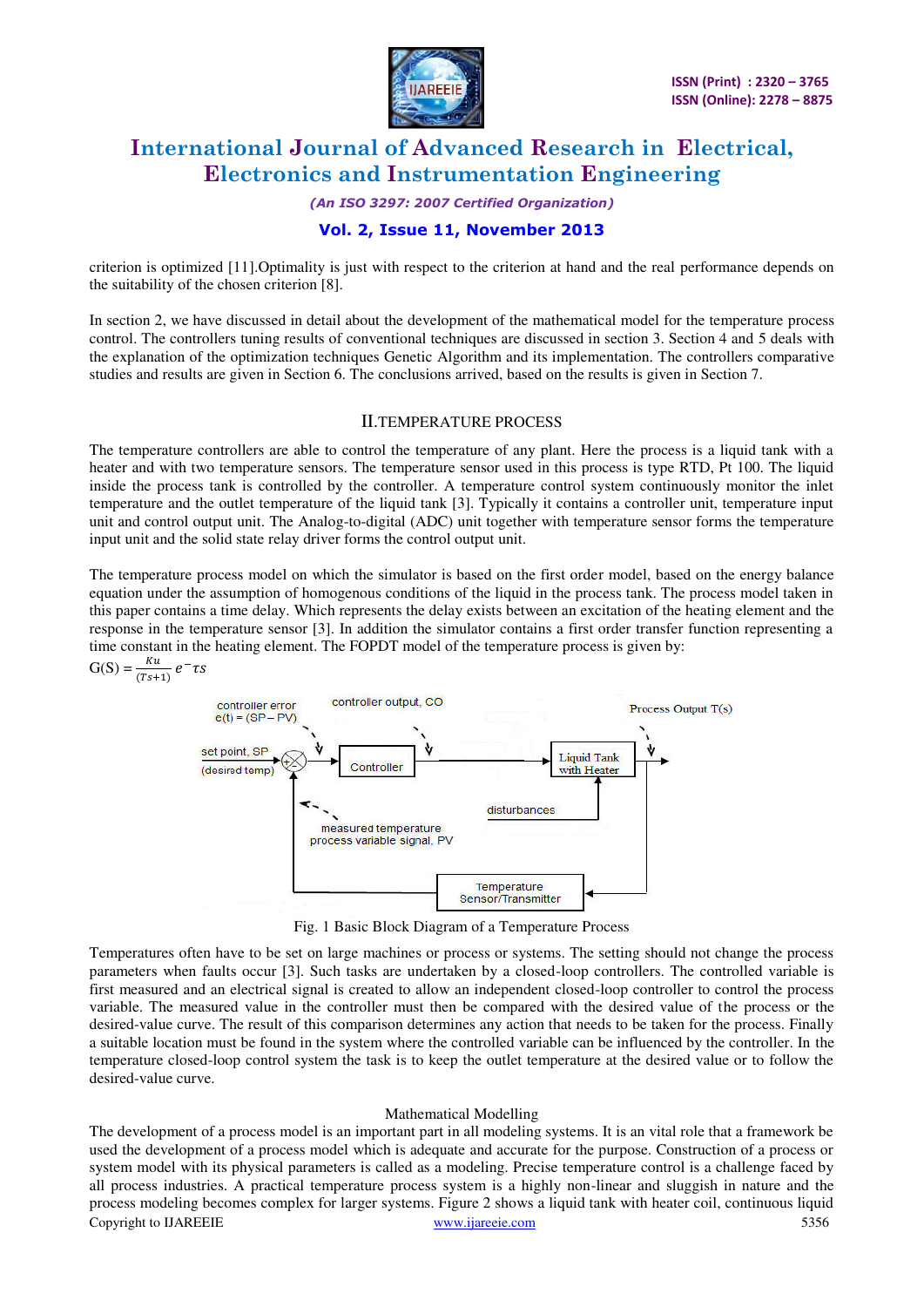

*(An ISO 3297: 2007 Certified Organization)* 

# **Vol. 2, Issue 11, November 2013**

flow and heat transfer to the environment through the tank walls. The liquid delivers power through a heater coil. P is a power from the heater. T is a temperature in the process tank.  $T_{in}$  is the temperature in the inlet flow.  $T_{out}$  is the temperature outlet. W is a mass flow. C is a specific heat capacity. ρ is a density and U is a total heat transfer coefficient.



Fig. 2 Liquid Tank with Heater

From this inputs and outputs parameters relations, and with some assumptions, such as the inflow and the outflow of the tank are equals, and there is no storage of thermal energy in the heater coil. This means that all of the supplied power to the heating element is supplied to the liquid tank. The process model for the temperature process is based on the energy balance equation which is given by:

$$
\frac{d(C\rho VT(1))}{dt} = \mathbf{K}_{\rm e} \mathbf{u} + \mathbf{CW}(\mathbf{T}_{\rm inn} - \mathbf{T}_{\rm 1}) + \mathbf{U}(\mathbf{T}_{\rm env} - \mathbf{T}_{\rm 1})\tag{1}
$$

In practice there is a time delay between an excitation in the heater and the response in the temperature sensor. By taking the Laplace transform of the process model above we can get the following transfer function from the control signal to the "Temperature  $(T)$ " is:

$$
\frac{T(s)}{U(s)} = H(s) = \frac{ku}{(Ts+1)} e^{\tau} \tau s
$$
\n(2)

We assume that this time delay is inversely proportional to the mass flow rate W. This is a process as first order model with time delay. Thus for the temperature process, the model has Gain, Time Constant and Time Delay. It is given by the following equation as:

$$
\frac{T(s)}{U(s)} = \frac{Ku}{(\tau s + 1)} e^{-tds}
$$
 (3)

For fixed input heater supply the temperature is allowed to increase to the desired level from  $0^{\circ}$ C. At each sample time the data from the thermocouple between 4-20 mA is collected. The RS-232 serial port the data are collected and fed to the process. The obtained response from the constant input heater supply is called Process Reaction Curve (PRC). From the PRC curve the process is modeled and approximated as First Order plus Delay Time (FOPDT) process which includes "Gain K", "Time constant τ" and "Dead time td". Then this experimental data are approximated to be a FOPDT model and the identified model of the temperature process is as follows:

$$
G(s) = \frac{50}{(30s+1)} * \frac{-0.5s+1}{0.5s+1}
$$
 (4)

### III. CONVENTIONAL DESIGN TECHNIQUES

The basic PI controller parameters are given as, proportional gain, Kp and integral gain Ki. Over the last fifty years, numerous methods have been developed for setting the parameters of a PID controller. In this paper it is considered to proceed with IMC tuning technique proposed by Skogestad for PI tuning. IMC involves a different structure and controller, a single "IMC" can be used for multivariable systems and it has zero steady-state offset for "step-like" inputs.

> Internal Model Control Tuning Technique The Internal Model Principle

The Internal Model Control (IMC) philosophy relies on the Internal Model Principle, which states that control can be achieved only if the control system encapsulates, either implicitly or explicitly, of the process to be controlled [1] [7].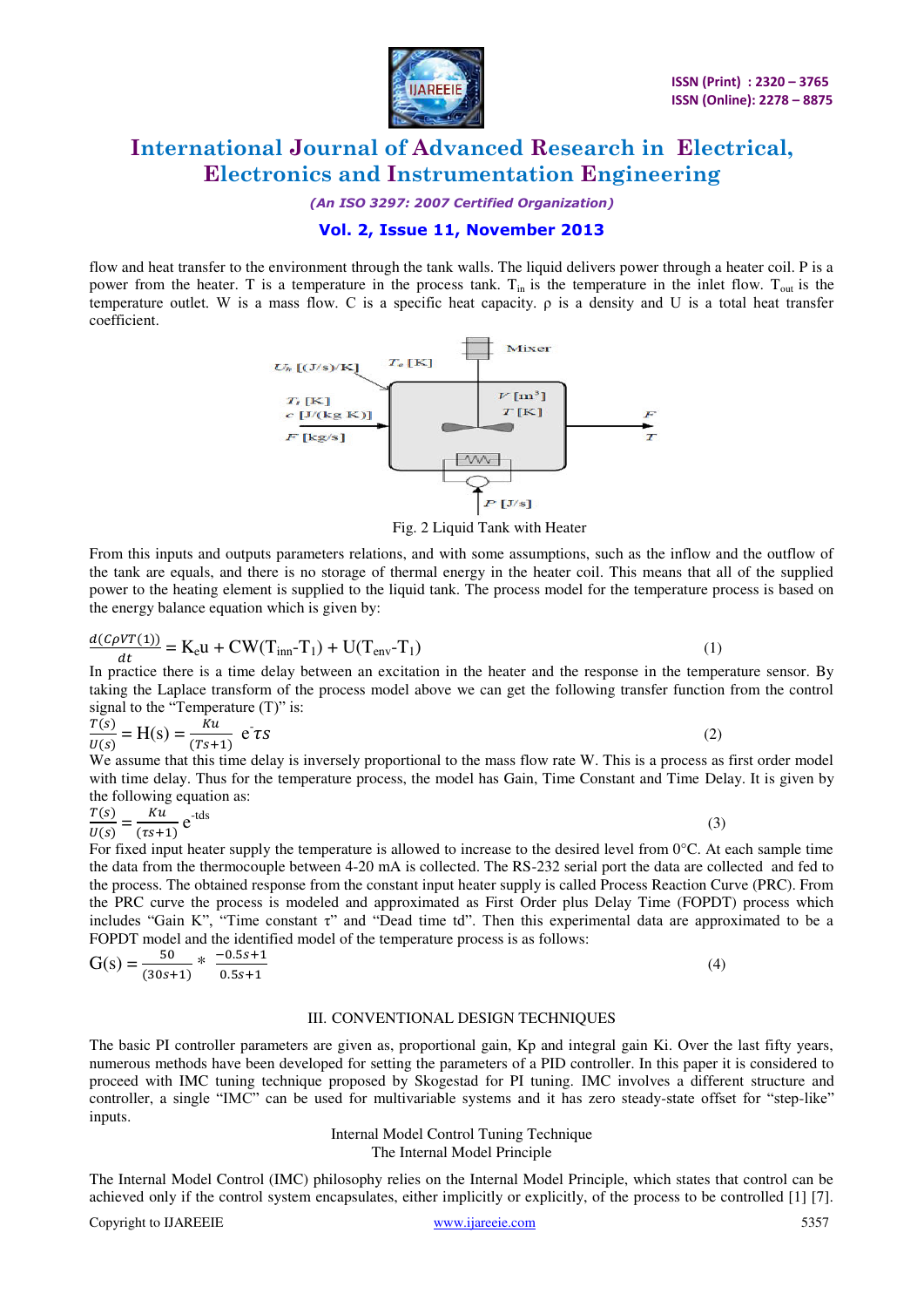

*(An ISO 3297: 2007 Certified Organization)* 

# **Vol. 2, Issue 11, November 2013**

Here the control scheme has been developed based on the exact model of the process system, and then the perfect control is theoretically possible in this advanced method. The controller has been developed based on the model, so it is named as the Internal Model Control.



Fig. 3 Open Loop Control Strategy

A controller G<sub>c</sub>(s) is used to control the process G<sub>p</sub>(s). Suppose  $G_p(s)$  is a model of G<sub>p</sub>(s). By setting G<sub>c</sub>(s) to be inverse of the model of the process,  $G_c$  (s) =  $\widetilde{GP}$  (s)  $^{-1}$  and if  $G_p$  (s) =  $\widetilde{GP}$  (s), (the model is an exact representation of the process) The process output is exactly equal to the set point. The ideal performance of the controller is achieved without any feedback requires.

### The IMC Strategy

In practice, however, the process and the model mismatch is common in all real time implementation; the process model may not be invertible and the system is often affected by unknown disturbances. The open loop control arrangement will not be able to maintain output at a set point [1]. Nevertheless, it forms the basis for the development of a control strategy that has the potential to achieve perfect control for the system. This strategy is known as a IMC (Internal Model Control).



Fig. 4 Schematic Diagram of IMC

From this closed loop expression,  $G_c$  (s) =  $\widetilde{GP}$  (s)  $^{-1}$ , and if  $G_p$  (s) =  $\widetilde{GP}$  (s), then perfect set point tracking and disturbance rejection is achieved. If  $G_p(s) \neq \widehat{Gp}(s)$ , perfect disturbance rejection can still be realized provided  $G_c(s)$  =  $\widetilde{GP}(s)^{-1}$ .

To improve robustness of the controller, the effects of process model mismatch should be minimized. This mismatch usually occur at the high frequency range and at the end of the system frequency response,  $G_f(s)$  a low-pass filter is usually added to attenuates the effects of process model mismatch. Thus the IMC is usually designed as the inverse of the process model in series with a low-pass filter, that is  $G_{\text{IMC}}(s) = G_c(s) G_f(s)$ .

### The IMC PID Controller

The most common used industrial controller is still the Proportional Integral and Derivative controller. It gives a transparent framework for a control system designs and tuning [2]. Here IMC PID is implemented in this paper. It is an advanced control concept. By using this controller concept it will gives the perfect control and stable results. It is a two degree controller. Which gives both the set point tracking and disturbance rejection [2]. The purpose of the IMC PID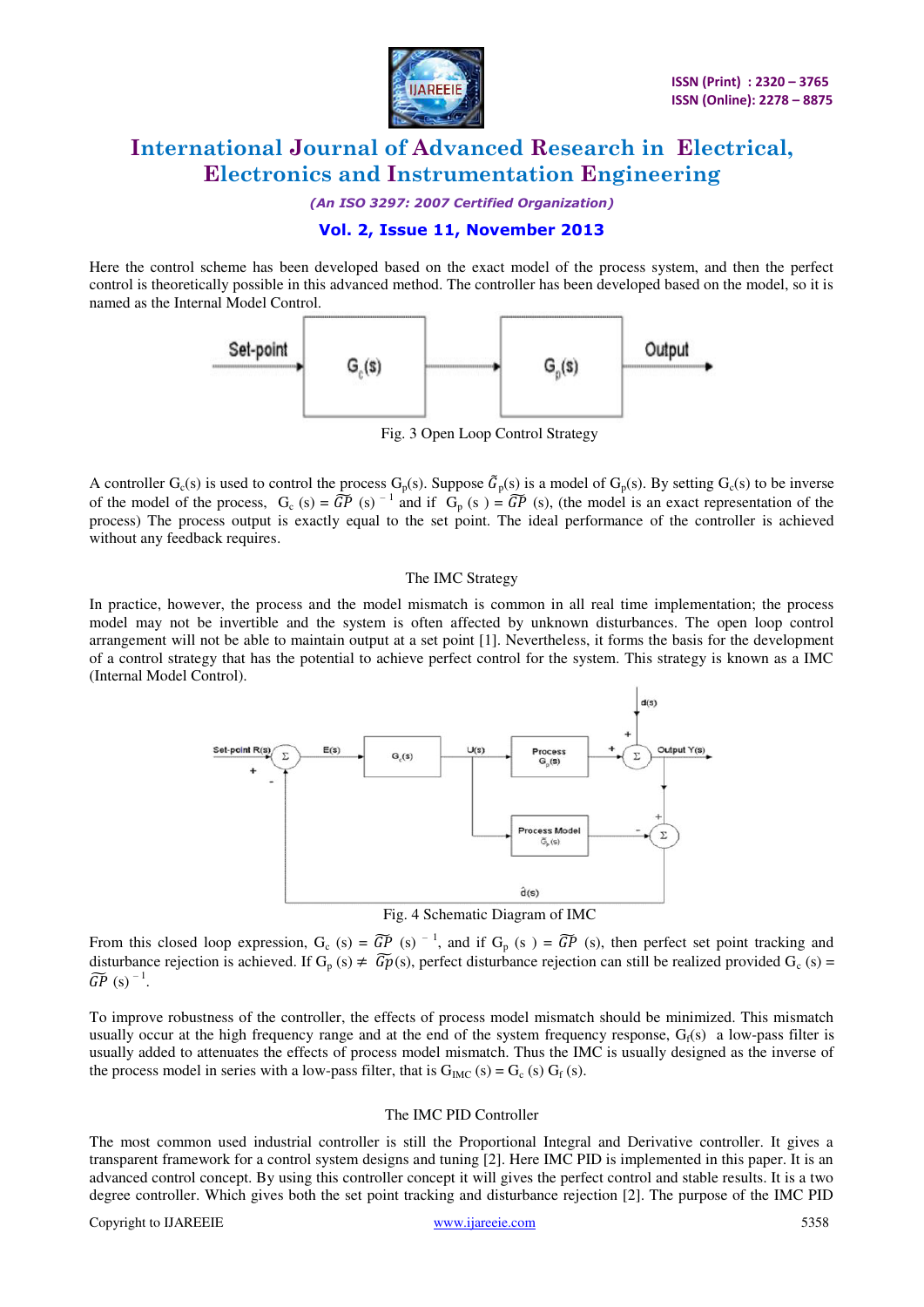

*(An ISO 3297: 2007 Certified Organization)* 

# **Vol. 2, Issue 11, November 2013**

controller is achieved by the IMC block diagram rearrangement to the form of a standard feedback closed loop control. In IMC law, for a number of common process transfer functions, it is equivalent to PID-Type feedback controllers [7]. This use an approximation for time delays in order to find a PID-Type control law.



Thus 
$$
G_{PID}(s) = G_{IMC}(s) / 1 - G_{IMC}(s) \widetilde{Gp}(s)
$$
  
\n $G_{PID}(s) = \widetilde{Gp}^+(s)^{-1} G_f(s) / 1 - \widetilde{Gp}^-(s) G_f(s)$ \n(6)

For the first-order plus time-delay process it is given by

 $\widehat{GP}(s) = \frac{K \exp(s)}{1}$  $(7)$ 

And then to

This is the temperature process model with first-order plus time-delay

### IMC- PID Control for Temperature Process Control

| The IMC PID design for the Temperature FOPDT process is: $G_p(s) = \frac{50}{(30s+1)} * \frac{-0.5s+1}{0.5s+1}$ |                  |      |      |
|-----------------------------------------------------------------------------------------------------------------|------------------|------|------|
| The Process Model is: $\tilde{G}_p(s) = \frac{50*(-0.5s+1)}{(30s+1)}$                                           |                  |      |      |
| $\widetilde{GP}(s) = \frac{50}{30s+1} e^{\tau}rs$<br>Factorized as, $\widetilde{Gp}^-(s) = -0.5s+1$             |                  | (8)  |      |
|                                                                                                                 |                  | (9)  |      |
| $\widetilde{G}p^+(s) = \frac{50}{30s+1(0.5s+1)}$                                                                |                  | (10) |      |
| $G_{PID}(s) = \widetilde{Gp}^+(s)^{-1} G_f(s) / 1 - \widetilde{Gp}^-(s) G_f(s)$                                 |                  | (11) |      |
| Thus, $G_{PID} (s) = \frac{(30s+1)(0.5s+1)}{50 (\alpha+0.5)s}$                                                  |                  | (12) |      |
| It is compared with conventional PID as,                                                                        |                  |      |      |
| PID (s) = $K_c(1+1/T_i s + sT_d)$                                                                               |                  | (13) |      |
| Copyright to IJAREEIE                                                                                           | www.ijareeie.com |      | 5359 |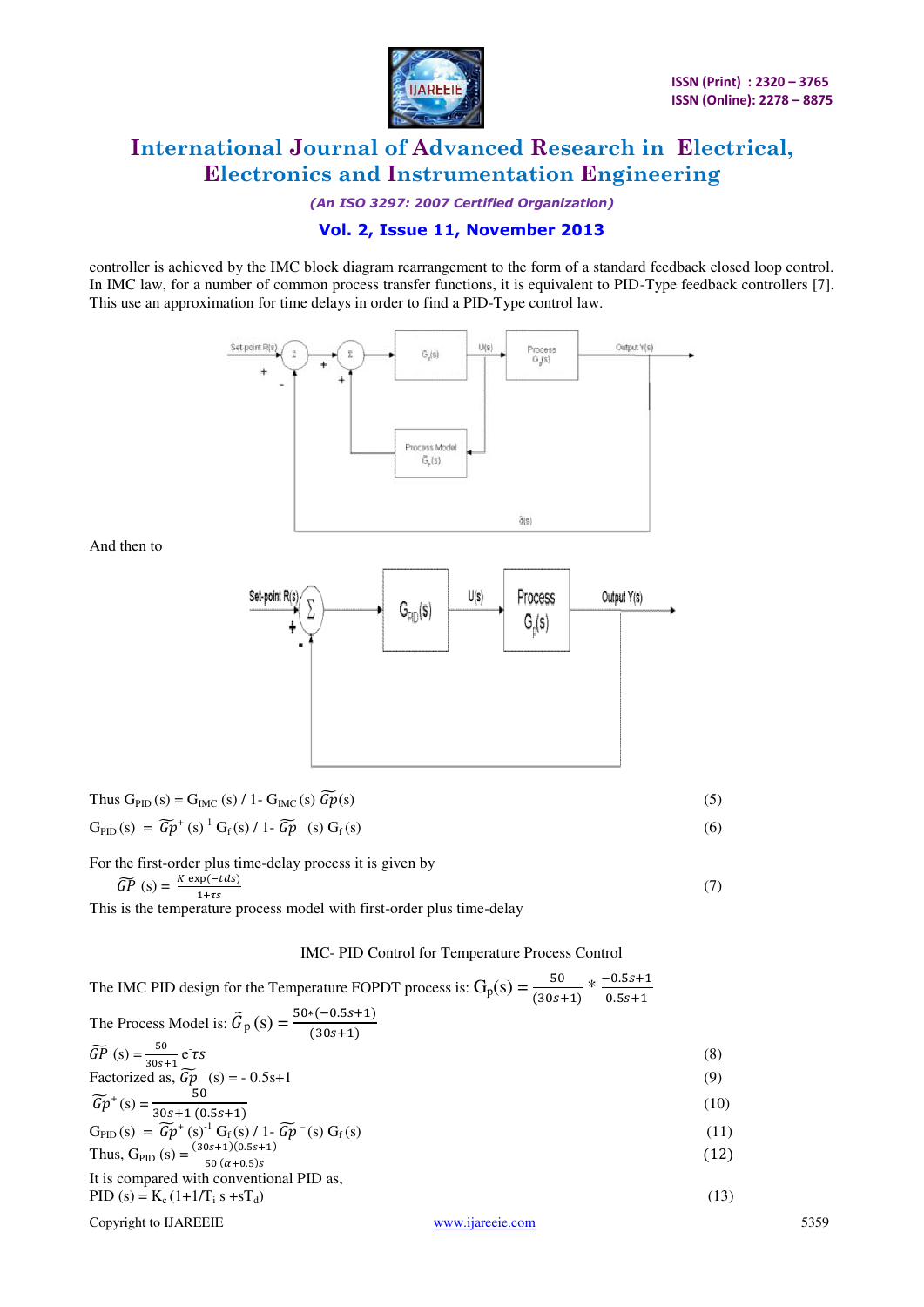

*(An ISO 3297: 2007 Certified Organization)* 

# **Vol. 2, Issue 11, November 2013**

Where,  $K_c = \frac{\tau}{\nu G}$  $\frac{\tau + td/2}{K(\alpha + td/2)}$ ; T<sub>i</sub> =  $\frac{t}{2}$  $\frac{d}{2}$  +  $\tau$ ; T<sub>d</sub> =  $\frac{\tau}{2(}$  $2(\frac{m}{2})$ 

 $(14)$ 

For this process the time constant is taken as 30 seconds, the gain as 50, the filter coefficient alpha is taken as 20, and the dead time is taken as 1 second. Thus the results for gain, integral time and the derivative time as follows. They are,

| $30 + 0.5$<br>$K_p = \frac{3816.5}{50(20+0.5)}$ ; | $T_i = 0.5 + 30;$  | 30<br>$T_d = \frac{56}{2(0.5+30)}$ |
|---------------------------------------------------|--------------------|------------------------------------|
| $K_p = 0.02975$ ;                                 | $T_i = 30.5$ ;     | $T_d = 0.4918$                     |
| $K_p = 0.02975$ ;                                 | $K_i = 0.000975$ ; | $K_d = 0.01463$                    |
|                                                   |                    |                                    |

Applying the technique we get the IMC tuning parameters as  $K_p$  = 0.02975,  $K_i$  = 0.000975,  $K_d$  = 0.01463 for the proposed model.

#### IV. GA BASED PI CONTROLLER

#### GENETIC ALGORITHM

In Genetic algorithm is a powerful search algorithm that performs an exploration of the search space that evolves in analogy to the evolution in nature. They use probabilistic transition rules instead of deterministic rules, and handle a population of potential solutions known as individuals or chromosomes that evolves iteratively. Iteration of the algorithm is termed as generation. The evolution of solutions is simulated through a fitness function and genetic operators such as reproduction, crossover and mutation. The fittest individual will survive generation after generation, while also reproducing and generating offspring's that might be stronger. At the same time, the weakest individuals disappear from each generation.

A genetic algorithm is typically initialized with a random population consisting of between 20 100 individuals. This population (mating pool) is usually represented by a real-valued number or a binary string called a chromosome. How well an individual performs a task is measured and assessed by the objective function. The objective function assigns each individual a corresponding number called its fitness. The fitness of each chromosome is assessed and a survival of the fittest strategy is applied. In this project, the magnitude of the error will be used to assess the fitness of each chromosome. There are three main operators for a genetic algorithm; these are known as reproduction, crossover and mutation. The flow chart for GA is given in Figure.5.



Fig. 5 Flow chart of Genetic Algorithm Programming.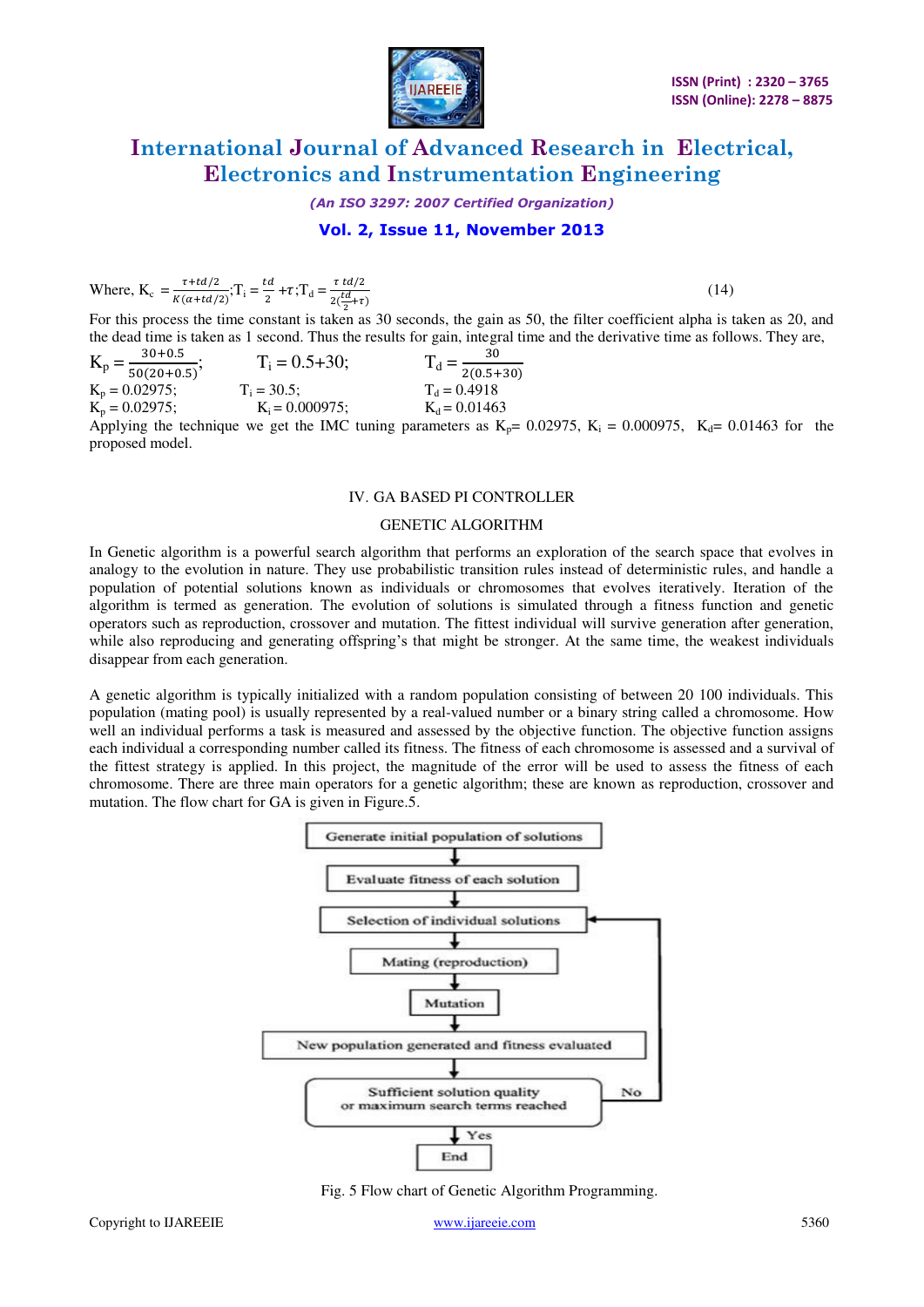

## *(An ISO 3297: 2007 Certified Organization)*

# **Vol. 2, Issue 11, November 2013**

# V. IMPLEMENTATION OF GA

The optimal values of the conventional PI controller parameters Kp and Ki, is found using GA. All possible sets of controller parameter values are chromosomes whose values are adjusted so as to minimize the objective function, which in this case is the error criterion, which is discussed in detail. For the PI controller design, it is ensured the controller settings estimated results in a stable closed loop system.

#### Initialization of Parameters

To start up with GA, certain parameters need to be defined. It includes the population size, bit length of chromosome, number of iterations, selection, crossover and mutation types etc. Selection of these parameters decides to a great extent the ability of designed controller [13-14]. The range of the tuning parameters is considered in the range of 0-10. Initializing the values of the parameters for this paper is as follows:

Population size – 100 Bit length of the considered chromosome – 6 Number of Generations – 100 Selection method – 'Maximum Geometric selection' Crossover type – 'Single point crossover' Crossover probability – 0.8 Mutation type –'Uniform mutation' Mutation probability  $-0.05$ 

### Objective Function for the Genetic Algorithm

The objective functions considered are based on the error criterion. A number of such criteria are available and in this paper controller's performance is evaluated in terms of Integral absolute error(IAE), Integral square error(ISE), Mean square error(MSE), Integral time absolute error (ITAE) error criteria. In this paper we consider the limits for the equation from time,  $t=0$  to  $t=Ts$ , where Ts is the settling of the system to reach steady state condition for a unit step input.

In the fig 1, it shows the graph of time Vs throughput of receiving packet. Throughput is the average rate of successful message delivery over a communication channel.

### Termination Criteria

Termination of optimization algorithm can take place either when the maximum number of iterations gets over or with the attainment of satisfactory fitness value. Fitness value, in this case is nothing but reciprocal of the magnitude of the objective function, since we consider for a minimization of objective function. In this paper the termination criteria is considered to be the attainment of satisfactory fitness value which occurs with the maximum number of iterations as 100.

For each iteration the best among the 100 particles considered as potential solution are chosen. Therefore the best values for 100 iterations is sketched with respect to iterations, and are as shown in Figs. 6 and 7.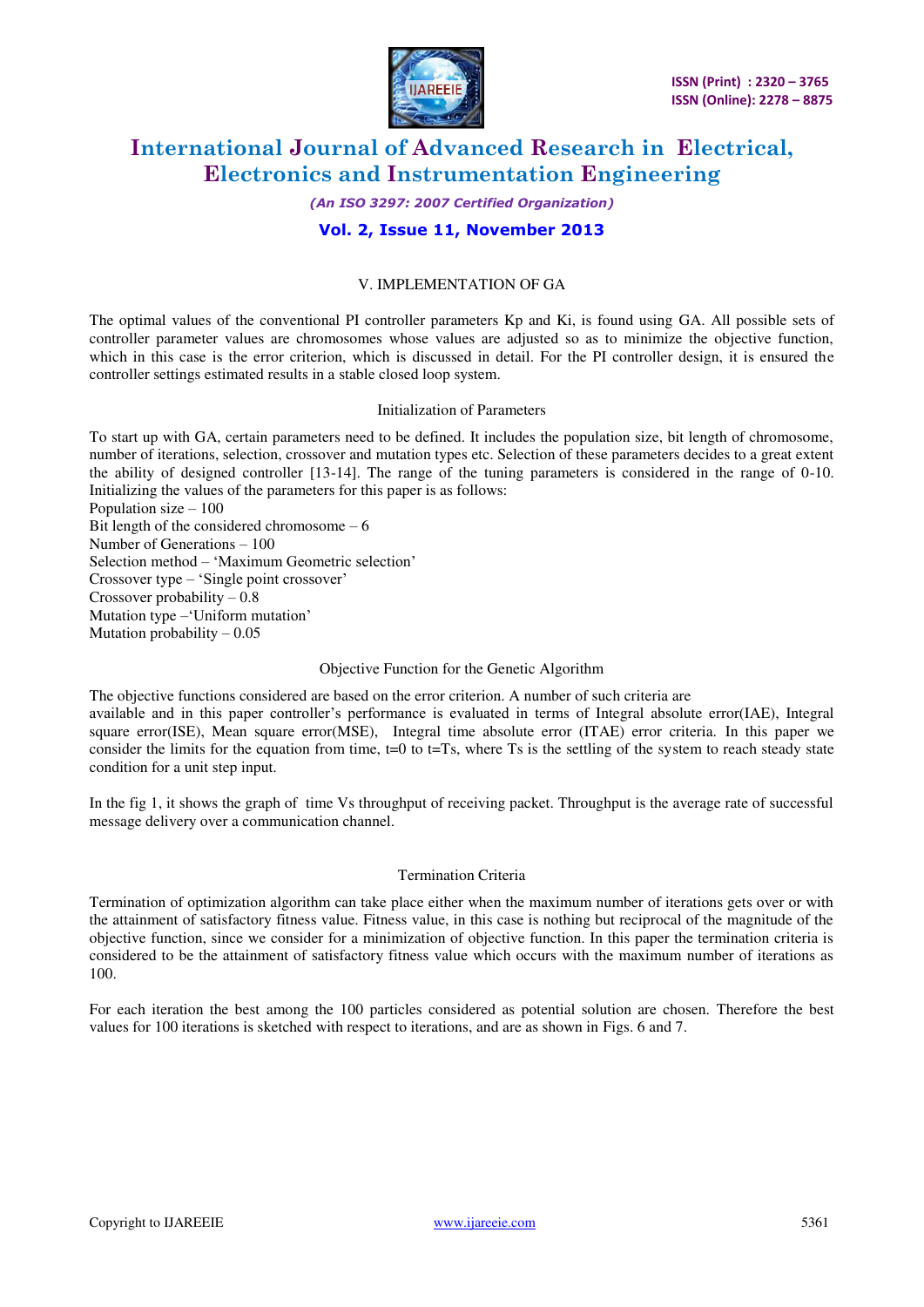



Fig. 6 Best solutions of Kp for 100 iterations.



Fig. 7 Best solutions of Ki for 100 iterations.

The PI controller was formed based upon the respective parameters for 100 iterations, and the global best solution was selected for the set of parameters, which had the minimum error. A sketch of the error based on ITAE criterion for 100 iterations is as given in Fig.8.



Fig. 8 ITAE values for 100 iterations.

It was seen that the error value tends to decrease for a larger number of iterations. As such the algorithm was restricted to 100 iterations for beyond which there was only a negligible improvement. Based on GA for the application of the PI tuning we get the PI tuning parameters for the model as  $Kp=0.02975$ ,  $Ki = 0.000975$ .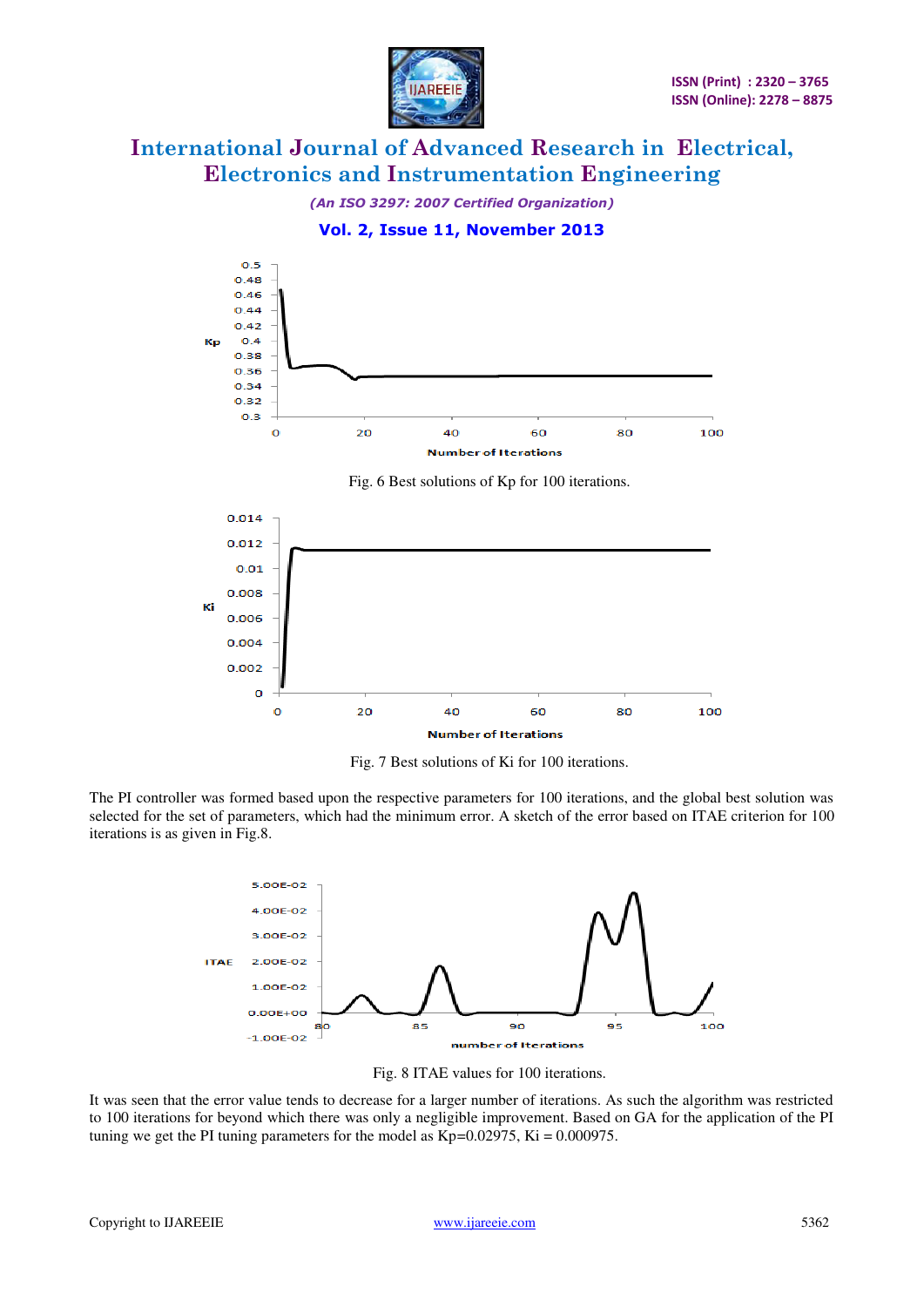

*(An ISO 3297: 2007 Certified Organization)* 

**Vol. 2, Issue 11, November 2013** 

## VI. RESULTS AND COMPARISON

In this section the tuned values through the traditional as well as the proposed techniques are analyzed for their responses point of 15 cm. A tabulation of the time domain specifications comparison and the performance index comparison for the obtained models with the designed controllers is presented.

#### Simulated Response of the Temperature Process

It is clear from the responses that the GA based controller has the advantage of a better closed loop time constant, which enables the controller to act faster with a balanced overshoot and settling time. The response of IMC controller is more sluggish than the GA based controller. The time domain specification comparison is done for the IMC and GA based controllers for the responses obtained, is tabulated and given in Table 1. For the proposed model the comparison of performance index were done and are listed as per the given Table 2.



Fig. 9 Simulated Result for the Temperature Process

Table:1 Comparison of time domain specifications.

|                       | <b>Rise Time sec</b> | <b>Peak Time</b> | Overshoot | <b>Settling Time</b> |  |
|-----------------------|----------------------|------------------|-----------|----------------------|--|
|                       |                      |                  |           | (Seconds)            |  |
| PID Controller (ZN-II | 286                  | 514              | 0.5       | 3022                 |  |
| tuning)               |                      |                  |           |                      |  |
| <b>IMC</b> Controller | 115                  |                  |           | 2680                 |  |
| <b>GA</b> Controller  | 58                   |                  |           | 286                  |  |

|  |  | Table: 2 Controllers Comparison of performance index |
|--|--|------------------------------------------------------|
|  |  |                                                      |

|             | <b>PID Controller</b> | <b>IMC Controller</b> | <b>GA Controller</b> |
|-------------|-----------------------|-----------------------|----------------------|
|             | $(ZN-II)$             |                       |                      |
| IAE         | 208.18                | 188.78                | 18.01                |
| <b>ISE</b>  | 215.62                | 87.09                 | 14.25                |
| <b>ITAE</b> | 292.36                | 34.16                 | 1.44                 |
| <b>MSE</b>  | 0.224                 | 0.209                 | 0.028                |